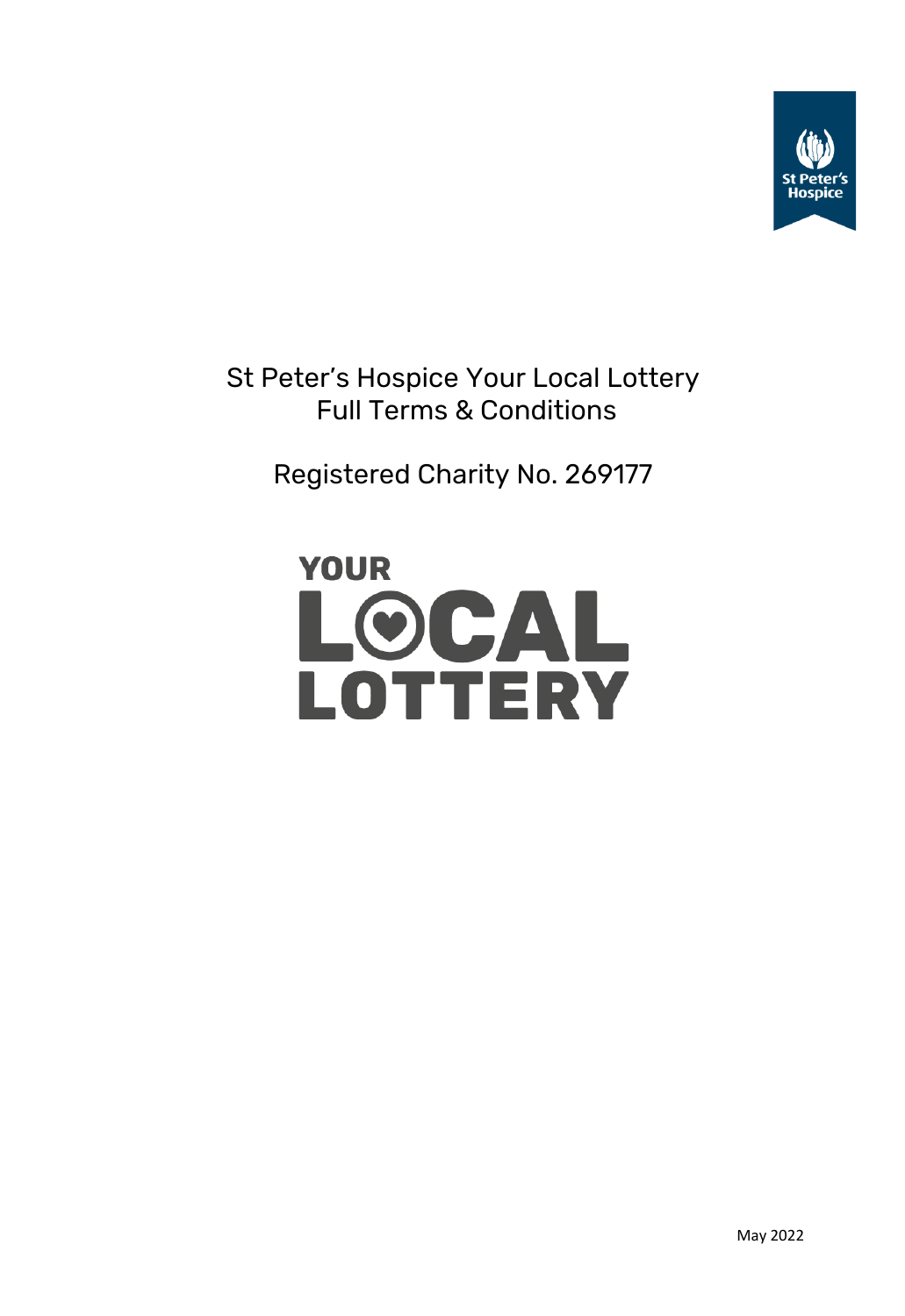## **Introduction**

Your Local Lottery is a society lottery licensed by the Gambling Commission under the Gambling Act 2005.

Your Local Lottery is promoted by Sarah Allen-Gunn, Director of Fundraising & Communications on behalf of St Peter's Hospice, Charlton Road, Brentry, Bristol, BS10 6NL. Registered Charity No 269177.

All profits from Your Local Lottery go directly towards funding St Peter's Hospice, Registered Charity 269177, and its care services.

This document sets out the terms and conditions for the Your Local Lottery and all entrants agree to be bound by these rules.

St Peter's Hospice reserves the right to amend these terms and conditions at any time. If St Peter's Hospice does this, it will publish the amended terms and conditions on the St Peter's Hospice website. A written copy of these terms and conditions may be obtained by sending a request for this along with a stamped addressed envelope to St Peter's Hospice Local Lotto, Unit C, 2nd Floor, Estune Business Park, Wild Country Lane, Long Ashton, Bristol BS41 9FH.

In the event of any dispute regarding the rules, the decision of St Peter's Hospice shall be final and no correspondence or discussion shall be entered into.

St Peter's Hospice Your Local Lottery is open to individuals who are aged 18 or over and are resident of Great Britain (this excludes the Channel Islands, the Isle of Man and Northern Ireland)

## **Cost of entry**

Entry to the Your Local Lottery costs £1 and is payable in advance.

All Your Local Lottery entry sales are final and no refunds shall be made at any time. All entrants acknowledge that their payment of £1 per ticket to enter the Your Local Lottery does not guarantee that they will win any prize.

Only tickets for which full payment has been received either in the form of cash or cleared funds are eligible to win the prize.

If you miss a payment your lottery number will not be placed in the draw for the period missed.

For memberships, the number of lottery entries per player, per week is limited to 20.

Each game number is unique. A randomly selected game number will be issued with the confirmation of entry.

## **The draw**

The draw for the prizes will normally be held every Friday. We reserve the right to change the draw day in the following circumstances:

- If the draw falls on a public holiday
- The draw mechanism is not accessible
- To allow time for the clearance of Direct Debit payments
- Any other circumstances beyond St Peter's Hospice control that prevents the draw from being carried out.

In the event of a delay, the draw will take place as soon as possible thereafter.

You do not need to be present at the draw to win.

#### **Prizes and winners**

The prize structure for Your Local Lottery is:

 $1 \times £1,000$  guaranteed to be won each week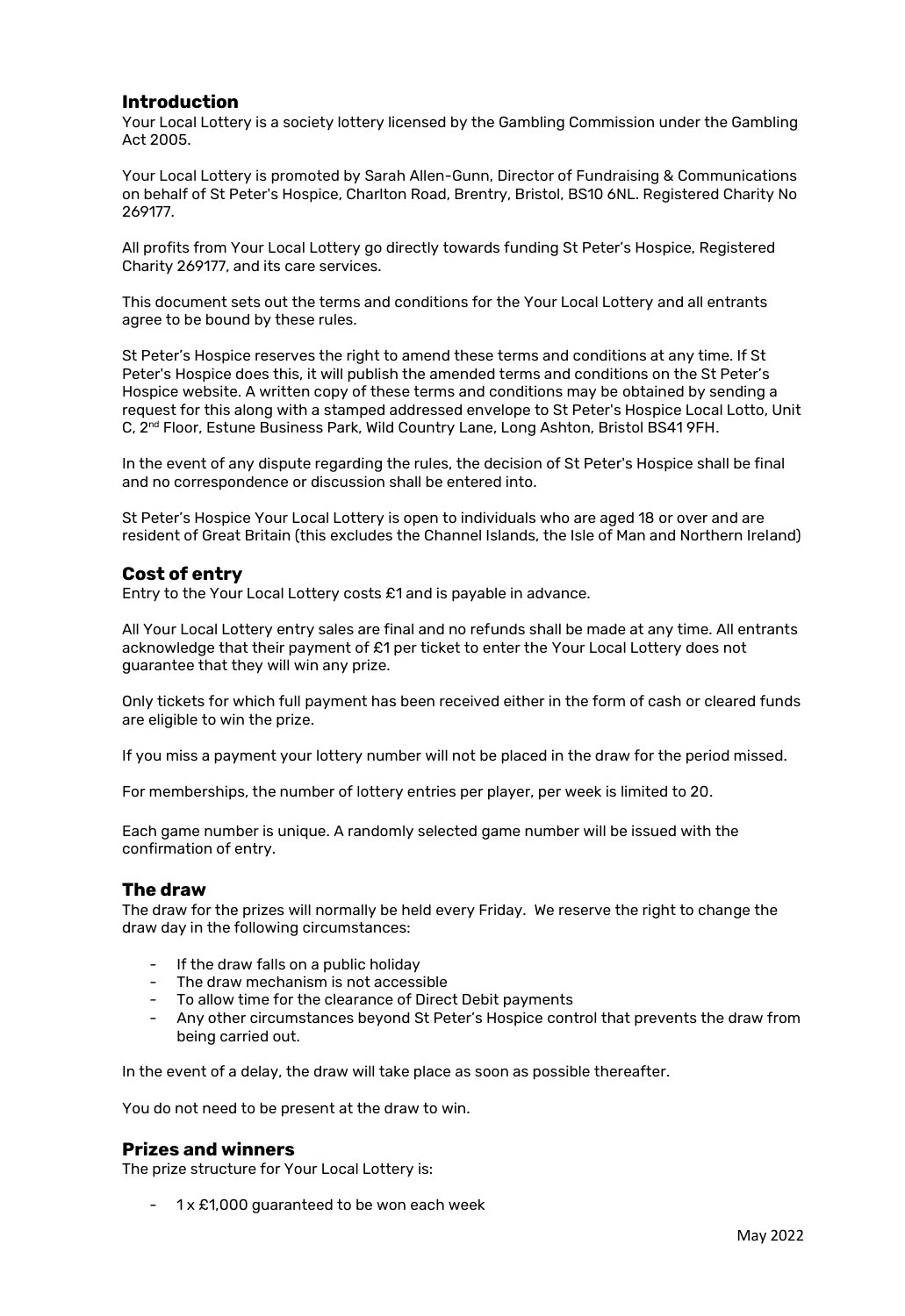- 1 x £100 guaranteed to be won each week
- 1 x £20 SPH shops gift voucher guaranteed to be won each week

Winning numbers are selected randomly by approved secure computer software from all the entries in that week's draw. A winning ticket can only be selected once in the same draw.

The likelihood of winning the Your Local Lottery depends on how many entries are in that week's draw. On the 25 February 2022, there was a 1 in 6,100 chance of winning the first prize of £1,000.

Winning numbers will be published on the St Peter's Hospice website ([www.stpetershospice.org\)](http://www.stpetershospice.org/) and displayed in St Peter's Hospice shops. Single ticket purchasers are directed to check the St Peter's Hospice website from 5pm on Fridays to see if their lottery number(s) have been drawn. If a single ticket purchaser holds a winning ticket, they are directed to contact the Your Local Lottery Team by ringing us on 01275 391115 to arrange for payment of prizes won.

Winners who are regular players of the Your Local Lottery, which we hold contact details for, will be notified by telephone, whenever possible, prior to the prizes being issued. Where a winner is uncontactable or we don't hold an accurate telephone number, they will be notified by post within 14 days.

Voucher prizes are to be exchanged in St Peter's Hospice Charity Shops for goods purchased up to the amount issued; and will be posted to the winners via Royal Mail within 14 days of winning. Whenever possible we will contact the winner to confirm which SPH shop they would like their voucher issued to, however, if we are unable to reach the winner, we will issue the voucher to the SPH shop nearest to their home address.

Monetary prizes will be paid in the form of a cheque made payable to the name of the entrant, or by BACS once bank details have been verified. In some instances, the way in which monetary prizes are paid will be determined by the way in which the winning entry was purchased (i.e. if a single ticket was purchased online, this may require us to pay the winnings directly onto the card used to buy the winning lottery ticket). In all cases, the way in which we pay winnings (if not by cheque) will be confirmed with the winners in advance of payment of prizes and all details needed to make payment will be verified prior to payment being made.

St Peter's Hospice reserves the right to use the name and postcode area of the winner and their photograph in any publicity unless notified otherwise. We will ask the winner to take part in promotional activity. If the winner agrees, the winner will be asked to complete and sign a St Peter's Hospice consent form.

## **How to Play**

- Signup by Direct Debit online at [www.stpetershospice.org](http://www.stpetershospice.org/)
- Visit or phone the Fundraising Office on 01275 391 400
- Complete the form on a Your Local Lottery leaflet
- Purchase a single ticket through our shops
- Speak to one of our lottery Fundraisers

## **Membership**

Once we have received and processed a lottery application, you will receive confirmation with your unique Your Local Lottery number.

Any member may subsequently request an alternative game number if they wish at any time, and this will be issued providing that it has not already been allocated to an existing member.

Payments can be made annually (£52), half yearly (£26), quarterly (£13) or monthly £4.34, (direct debit only) per Your Local Lottery number.

## **Single tickets**

You can purchase single tickets through any of our St Peter's Hospice shops during opening hours. Visit our website to find your nearest shop and there opening hours. One ticket will buy you entry to a single draw which will be run on the date specified on the ticket purchased. Tickets can be purchased for future draws.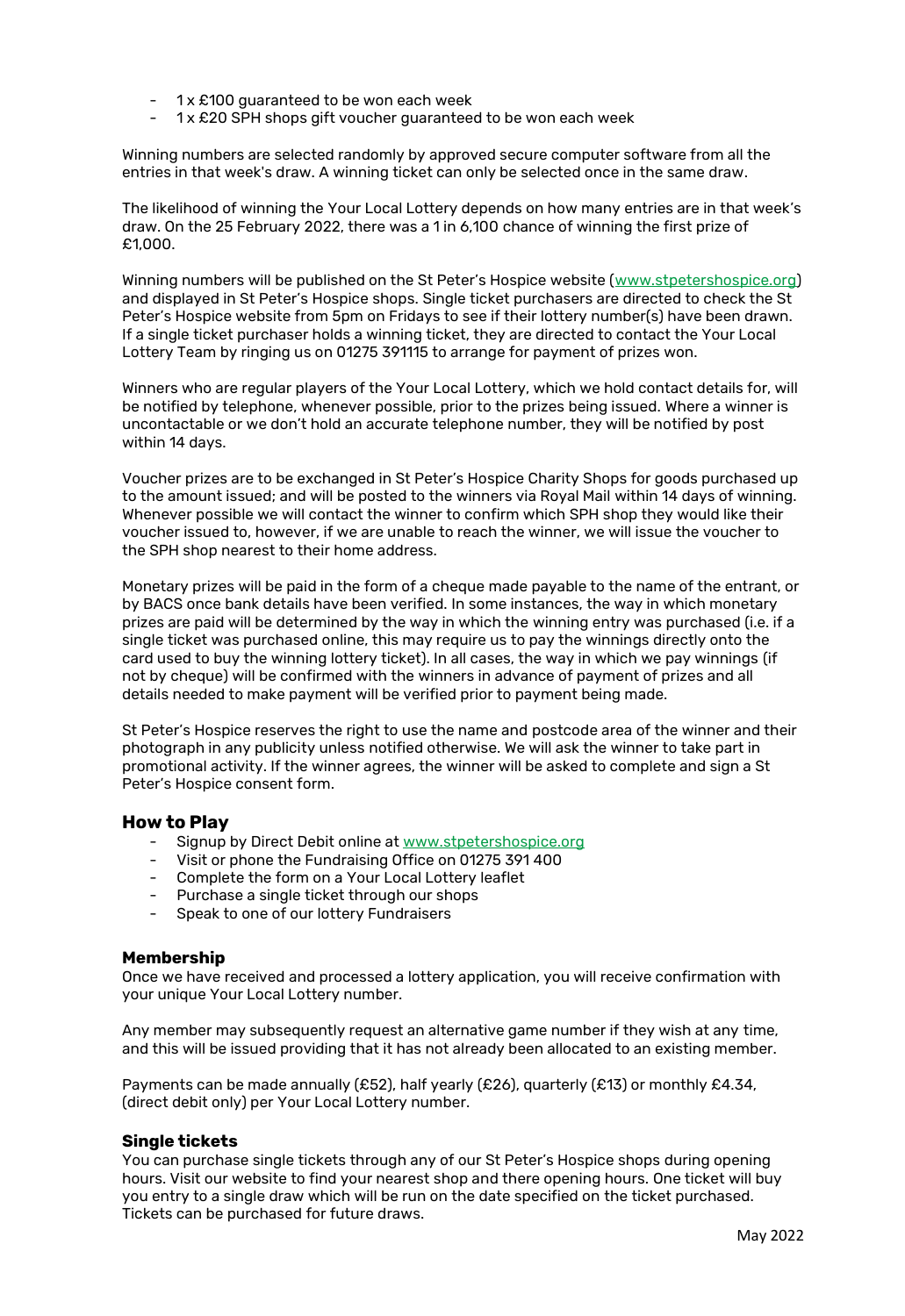Single tickets are available to purchase on our website for Superdraws only and will be available at least 6 weeks in advance of a Superdraw taking place.

#### **Wedding favours**

Each wedding favour provides wedding guests entry into the weekly draw specified on the favour. Wedding guests must be over 18 to participate. Wedding favours must be pre ordered and there is no maximum number of tickets. For more information on Wedding Favours or gifting lottery plays, email [lottery@stpeterhospice.org](mailto:lottery@stpeterhospice.org)

#### **Superdraws**

From time to time the Promoter may increase the pool of prizes available in a particular weekly draw (each of these one-off bigger draws is called a 'Superdraw'). In any week in which the Promoter runs a Superdraw, each of your lottery entries will become entries to the Superdraw at no extra charge to you. Superdraws will be promoted/announced at least 6 weeks in advance of the draw taking place.

When a Superdraw is happening, the prizes available to be won will be as outlined below.

#### **Prize structure for Superdraws x 2 annually**:

 st prize: £5,000 nd prize: £2,500 rd prize: 1,000 th prize: £100 th prize: £20 voucher to be used in a St Peter's Hospice Charity Shop

Physical Superdraw ticket books of 20 tickets will be available upon request, up to 6 weeks in advance of the draw taking place, though we encourage players to purchase Superdraw tickets from their local St Peter's Hospice shops or from our website. If you would like to request physical ticket books be posted to you, you can ring 01275 391 115. All purchased Superdraw ticket stubs and payment must be received in the Fundraising Office by 5pm the day before the draw takes place. If received after this time, they will not be entered into the draw and payment will be treated as a donation.

Players may purchase up to 20 tickets in any one transaction. This includes online and in our shops. Players should not purchase more than 100 tickets per Superdraw, however, if you wish to purchase more than the 100 limit, please contact the fundraising office on 01275 391400.

## **Payment types**

#### **Direct Debit**

Payment will continue unless you cancel your Direct Debit payment with your bank or by notifying the Your Local Lottery Team.

Players have the option to select 'Keep the Change'. This option rounds up the Direct Debit payment from £4.34 per number per month to £5 per number per month, with the additional 66p being treated as a donation. If the player is eligible this donation can also be Gift Aided. All other rules to monthly Direct Debits apply.

#### **Standing Order**

Available to existing standing order players only. Payments will continue unless you cancel the instruction with your bank.

#### **Payroll**

St Peter's Hospice employees can pay via their salary. Payments will be paid to us by St Peter's Hospice and must be received in advance of the draw.

#### **Cheque**

Cheques should be made payable to St Peter's Hospice. You will receive a renewal reminder before your credit expires.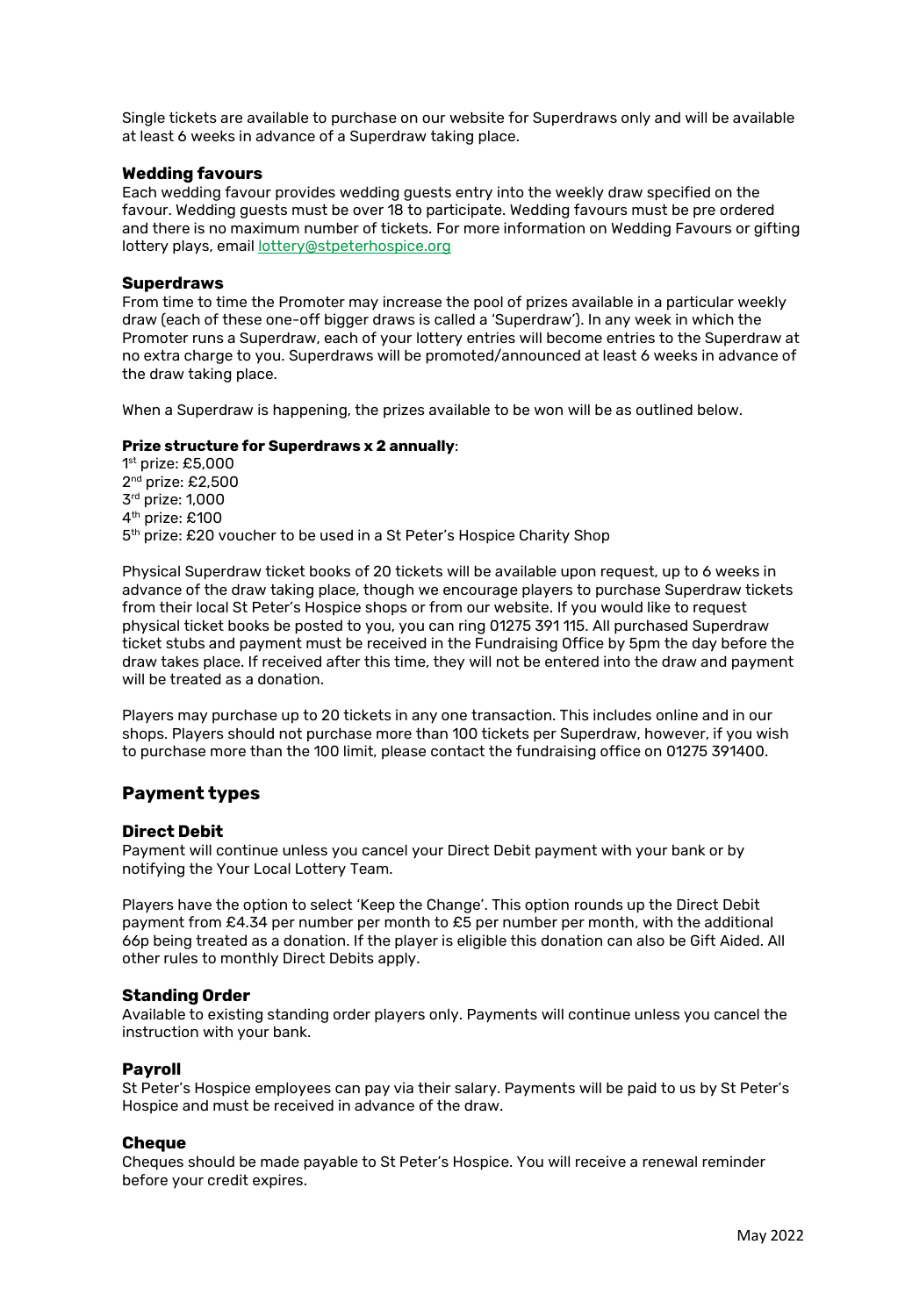## **Debit card payment**

Payments can be made over the phone by calling the Your Local Lottery Team and via our website [\(www.stpetershospice.org\)](http://www.stpetershospice.org/).

Please note, in line with Gambling Commission regulation, credit card payments will no longer be accepted to purchase gambling products remotely. This includes over the phone and online.

## **Membership Administration**

Your Local Lottery players are solely responsible for providing St Peter's Hospice with their accurate and up-to-date contact details. Winners' cheques will only be issued to the relevant names and addresses held on our database.

St Peter's Hospice will be in no way liable for any failure or inability to contact any Your Local Lottery player due to any errors, omissions or inaccuracies in the contact details that the player has provided.

It is the responsibility of the player to make St Peter's Hospice aware of any change of address or contact details.

Where a winner is uncontactable, has an incorrect address on file or does not cash a winner's cheque within 6 months the cheque will be cancelled by St Peter's Hospice and treated as a donation. Where the winner is uncontactable and not able to verify bank details, winnings will be held for up to 6 months and will be processed as a donation thereafter.

St Peter's Hospice reserves the right to refuse entry or disqualify any Your Local Lottery player if it has reasonable grounds to believe the entrant has breached any of these rules.

#### **Cancellation**

Your Local Lottery membership can be cancelled at any time by notifying St Peter's Hospice in writing, by phone or via email. If you pay by standing order you must also cancel your agreement with your bank as we are unable to do this and payments will continue.

If your Your Local Lottery play has any remaining credit, your number will continue to be entered into the draw until the credit runs out, unless a refund is expressly requested. Any remaining odd pence amounting to less than £1 will be treated as a donation.

St Peter's Hospice reserves the right to cancel membership where no draw has been entered into for 4 or more consecutive weeks or if 4 consecutive Direct Debit payments have rejected.

#### **Deceased players**

Following notification that a player is deceased the Your Local Lottery number(s) will remain in the draw until the last round £1 has been played and then cancelled, unless the Executor or Next of Kin specifically request a refund. Any winnings will be made out to the 'Executors of'.

If payments are made by standing order, the Executor or Next of Kin must also cancel the standing order agreement with the bank as we are unable to do this. If standing order payments continue to be received, these will be accepted as a donation unless alternative instruction is given.

We will accept instructions from Next of Kin to transfer the Your Local Lottery number(s) into their name to be played in memory of the deceased. Proof of status will be required.

# **General Information**

St Peter's Hospice shall not be liable for any loss or damage suffered or arising from:

- any delays or failures in the postal service or other delivery methods used by St Peter's Hospice or the Your Local Lottery player from time to time
- any delays or failures in any software or other systems used by St Peter's Hospice for the administration of the Your Local Lottery
- any delays or failures in the Banking system used by St Peter's Hospice or the Your Local Lottery player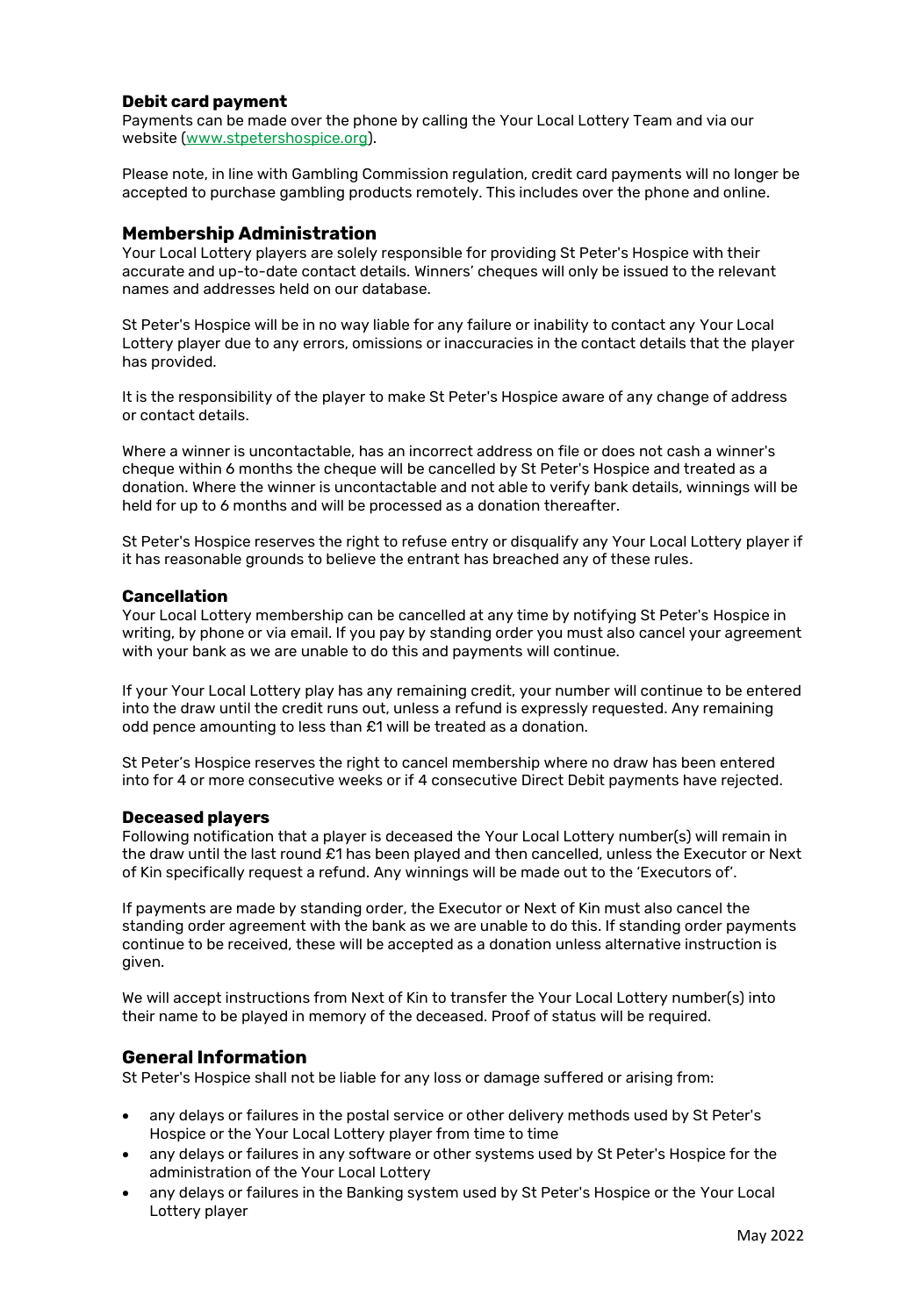- any refusal by St Peter's Hospice to accept registration of an individual as a Your Local Lottery player or the cancellation of a player
- any failure to enter a chance into the draw
- any event beyond the reasonable control of St Peter's Hospice.

Nothing within these terms and conditions shall create or should be construed as creating any form of contract between any Your Local Lottery player and St Peter's Hospice.

In the event of any dispute regarding the rules, the decision of St Peter's Hospice shall be final and no correspondence or discussion shall be entered into.

## **Identification of Your Local Lottery representatives**

All our representatives will be wearing St Peter's Hospice uniform and have identification cards which should be clearly visible to you. The card has their photograph, name and job title.

## **St Peter's Hospice staff**

Staff are allowed to participate in the St Peter's Hospice Your Local Lottery, subject to them meeting the terms and conditions. The exception to this is any staff members who are named as responsible persons on the Gambling Commission Licences held by St Peter's Hospice and members of staff who administrate the Your Local Lottery and have access to run the draw.

## **Regulation**

The Your Local Lottery is licensed and regulated in Great Britain by the Gambling Commission under account number 481[3 https://beta.gamblingcommission.gov.uk/public](https://beta.gamblingcommission.gov.uk/public-register/business/detail/4813)[register/business/detail/4813](https://beta.gamblingcommission.gov.uk/public-register/business/detail/4813)

# **Data Protection**

St Peter's Hospice is committed to protecting the member's privacy. Data that is collected from the member is used lawfully in accordance with the General Data Protection Act. You can read our [Privacy Policy](https://www.stpetershospice.org/privacy-policy/) on our website for more information on how we use and protect personal information.

Any member has the right to access the information held about them. To obtain this information, please contact St Peter's Hospice in writing

## **Concerns and Complaints**

Any concerns or complaints relating to the Your Local Lottery (formerly Local Lotto) can be made verbally to any member of staff, in writing to St Peter's Hospice Your Local Lottery, Block C, 2nd Floor, Estune Business Park, Wild Country Lane, Long Ashton, Bristol, BS41 9FH or by email lotto@stpetershospice.org. Please see our complaints procedure on our website for details on how we deal with complaints. A copy can also be requested from the Fundraising Office.

## **Responsible Gambling**

St Peter's Hospice promotes responsible gambling. Under the Gambling Act 2005, we have a duty to ensure gambling is free of crime and protects children, and the vulnerable, from gambling.

It is an offence for anyone under the age of 18 years to participate in our lottery. Where we believe that a person may be under the age of 18, we may ask for proof of age. We may also carry out checks to comply with this requirement. If a player is found to be under the age of 18 any credit remaining will be refunded and the prize forfeited.

St Peter's Hospice is a member of the Hospice Lotteries Association, who on behalf of their members makes a financial contribution to BeGambleAware. BeGambleAware is a registered charity that provides confidential telephone support and counselling to anyone who is affected by problem gambling. Please visit [www.BeGambleAware.org](http://www.begambleaware.org/) for more information and support.